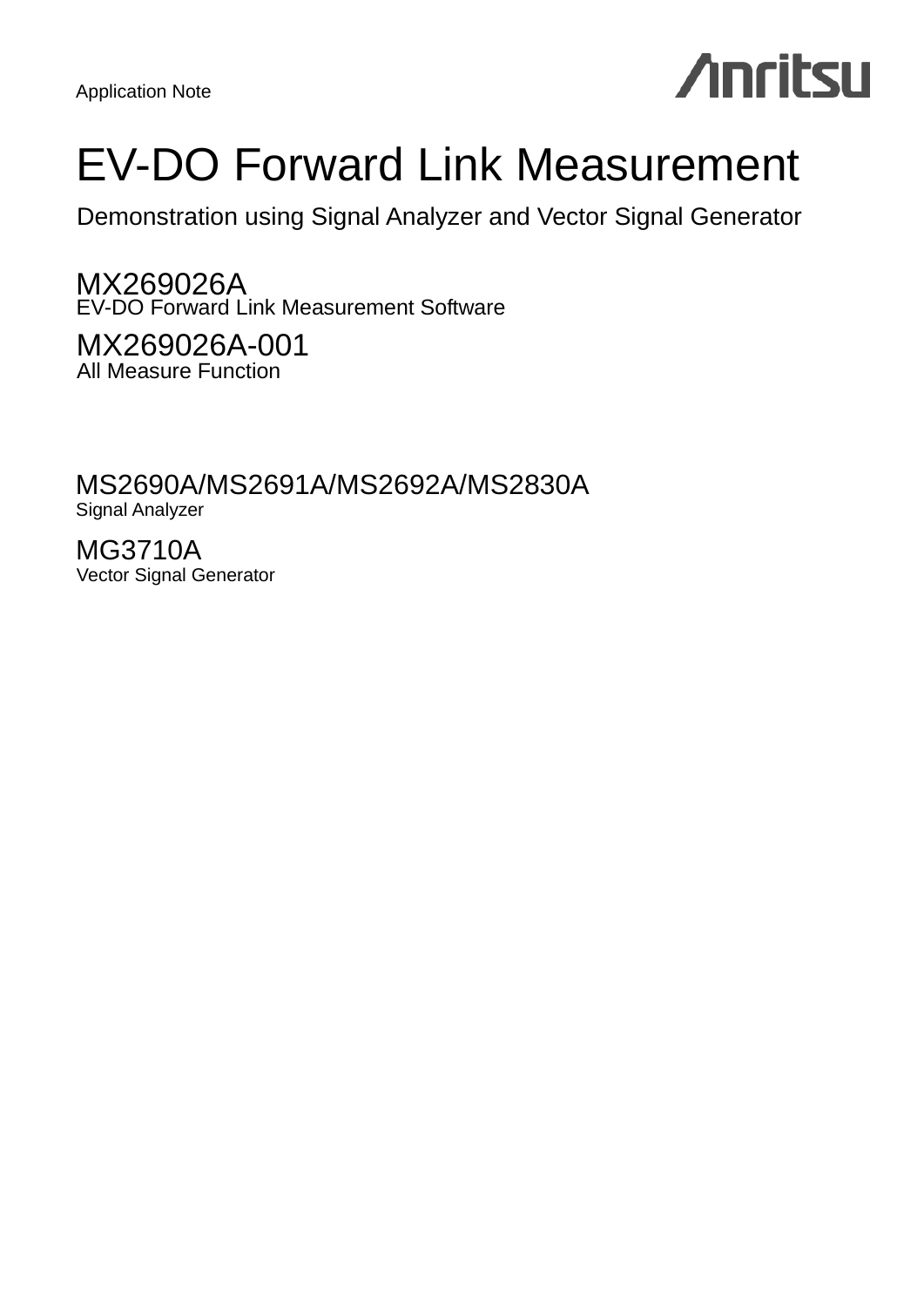# **Introduction**

This document explains output of the CDMA2000 1xEV-DO Rev. 0 forward link signal from the MG3710A Vector Signal Generator and measurement using the MS2690A/MS2691A/MS2692A/MS2830A Signal Analyzer.

The aim of this guide is to provide an understanding of the following items:

- Output of CDMA2000 1xEV-DO Rev. 0 Forward Link signal using MG3710A Vector Signal Generator and measurement of Tx characteristics using MS2690A/MS2691A/MS2692A/MS2830A Signal Analyzer
- High-speed measurement of CDMA2000 1xEV-DO Rev. 0 Forward Link signal Tx characteristics using All Measure Function

Measurement is performed first in the data sending status and then again in the idle status.

# **Preparations**

Prepare the following equipment and software for the demonstration.

- MG3710A Vector Signal Generator (Firmware Ver. 2.00.02 or newer) Opt-032 1stRF 100 kHz to 2.7 GHz (Opt-034, -036 also OK)
- MS2690A/MS2691A/MS2692A/MS2830A Signal Analyzer (Firmware Ver. 5.05.01 or newer) MX269026A EV-DO Forward Link Measurement Software MX269026A-001 All Measure Function MS2830A-006 Analysis Bandwidth 10 MHz (using MS2830A)
- RF Cable 1 pc

The EV-DO Forward Link signal used in the demonstration uses the standard waveform patterns installed in the MG3710A Vector Signal Generator.

Connect the instruments as shown in the following set-up diagram.



*Fig. 1. Connection Set-up*

To simplify the operations described in this application note, the cable attenuation settings and calibration procedures are omitted. To measure more accurately, refer to the operation manual and add the required procedures.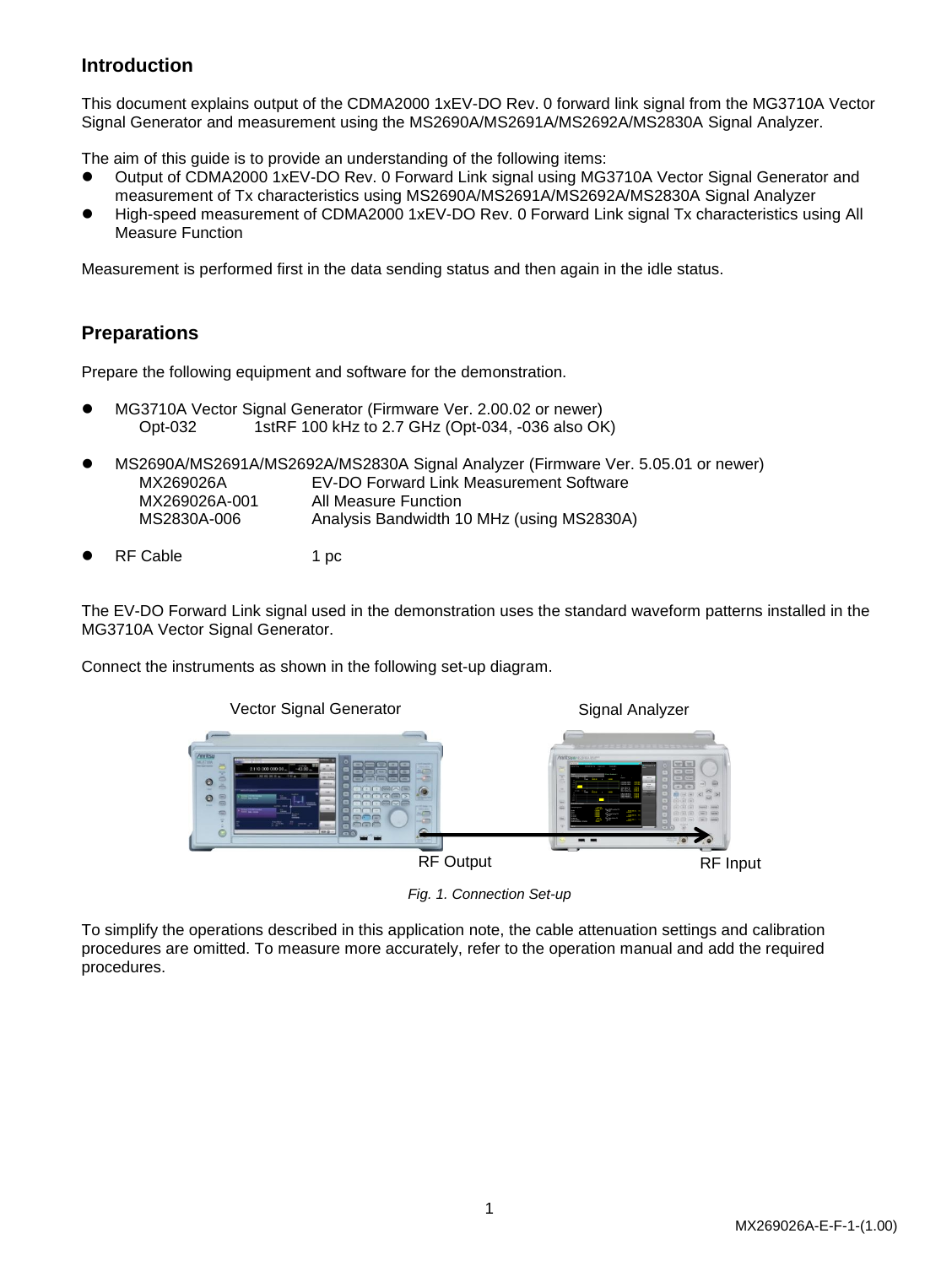# **Outputting Tx Data: Vector Signal Generator Operation**

Use the following procedure to output the EV-DO Forward Link signal from the MG3710A Vector Signal Generator.

[Procedure]

- 1. Press [Preset] -> [F3] Preset All.
- 2. Press [Load] to display the Waveform List to Load window.
- 3. Select CDMA2000 1xEV-DO from the Packages list at the left side of the window.
- 4. Select FWD 2457 6kbps 1slot from Patterns in Packages list at the right side of the window. This waveform is the 1xEV-DO Revision 0, 2457.6 kbps data rate, 16QAM modulation signal.
- 5. Press [F6] Load Pattern.
- 6. Press [Select] to display the Waveform List to Play window.
- 7. Select CDMA2000\_1xEV-DO from the Packages list at the left side of the window.
- 8. Select FWD\_2457\_6kbps\_1slot from Patterns in the Packages list at the right side of the window.
- 9. Press [F6] Select.
- 10. Press [Frequency] and set the frequency to 870 MHz.
- 11. Press [Level] and set the level to –10 dBm.
- 12. Press RF Output [Mod On/Off] and [On/Off] to output the modulation signal.

The above procedure outputs the EV-DO Forward Link signal in the data Tx status from the RF Output of the MG3710A Vector Signal Generator.



*Fig. 2. Vector Signal Generator Settings (Data Tx Status)*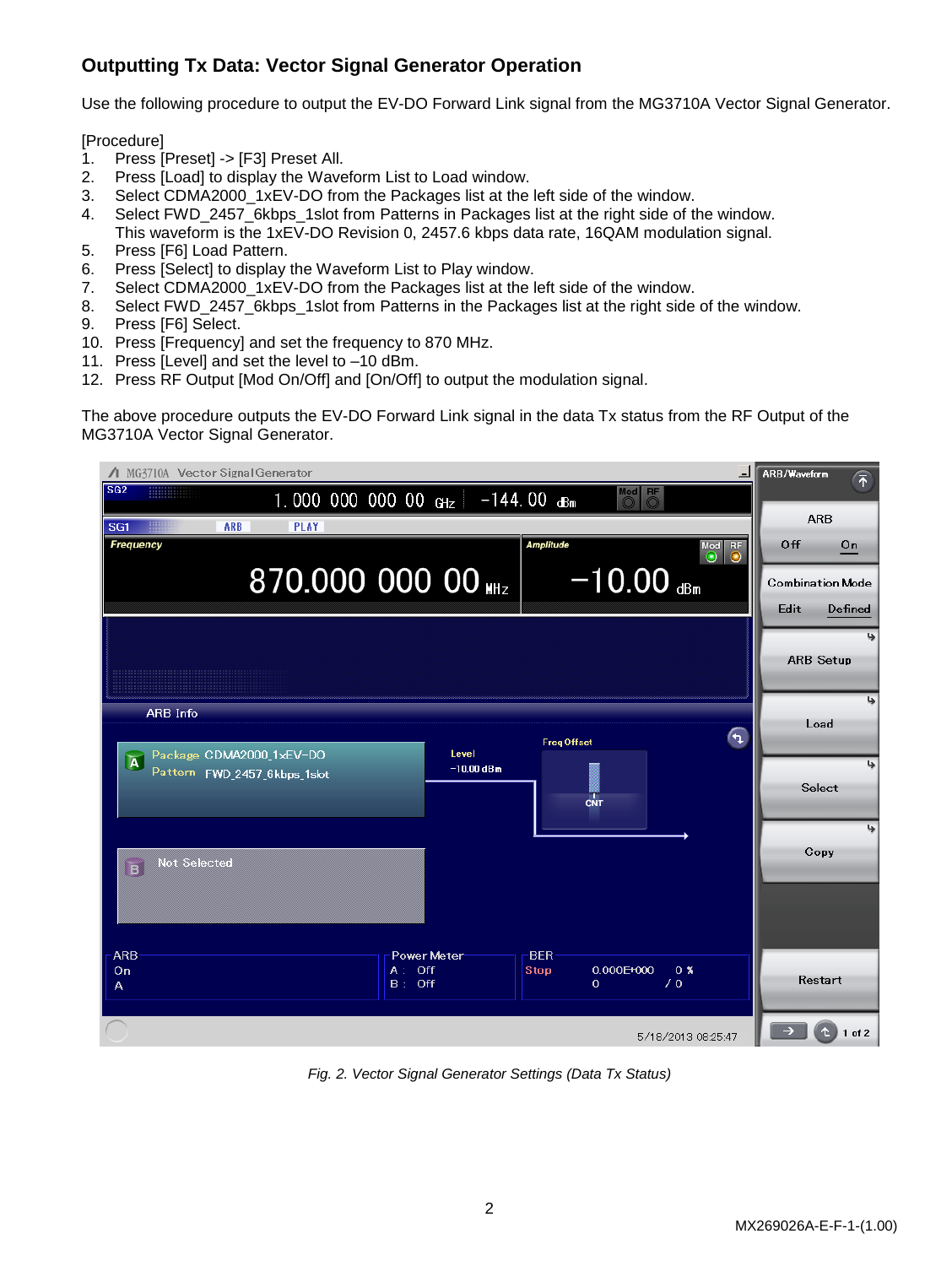# **Measuring Data Tx Status: Signal Analyzer Operation**

Use the following procedure to measure the Tx characteristics of the EV-DO Forward Link signal in the Tx (sending) status using the MS2690A/MS2691A/MS2692A/MS2830A Signal Analyzer.

*Modulation Accuracy Measurement*

[Procedure]

- 1. Press [Application Switch] to select EV-DO Forward.
- 2. Press [Preset] -> [F1] Preset.
- 3. Press [Frequency] and set the frequency to 870 MHz.
- 4. Press [Amplitude] and set the level to –10 dBm.
- 5. Press [Measure] -> [F1] Code Domain.
- 6. Press [Single] to start measurement.

The above operations measure the frequency error, modulation accuracy and code domain power.



*Fig. 3. Frequency Error/Modulation Accuracy/Code Domain Power Measurement Results (Data Tx Status/MAC Channel Code Domain Power)*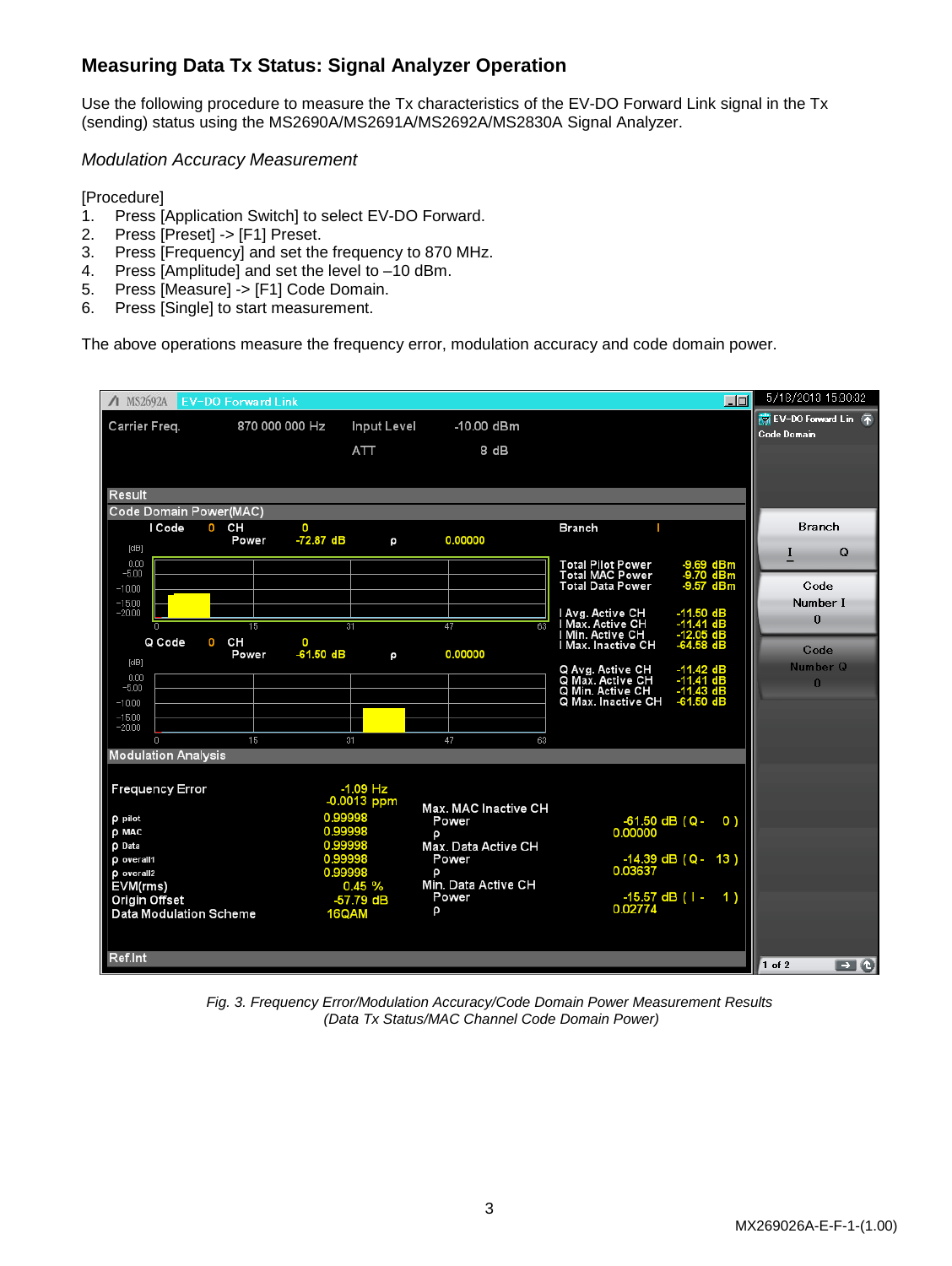The modulation accuracy measurement results are displayed as numerical values in the lower part of the Code Domain screen.

The frequency error is referenced as Frequency Error.

The modulation accuracy is referenced as poverall1, poverall2, and ppilot.

The MAC channel maximum inactive channel power is referenced as Power of Max. MAC Inactive CH Power.

The top of the Code Domain screen displays a graph of the code domain power and the power for each channel.

Display of each I/Q code for the RMAC channel is performed by setting [Trace] -> [F2] Code Domain Channel Type to MAC. Pressing [Marker] to set [F2] Branch and [F3] Code Number can be used to reference the power and ρ for any code channel.

Display of each I/Q code for the traffic channel is performed by setting [Trace] -> [F2] Code Domain Channel Type to Data. Pressing [Marker] to set [F2] Branch and [F3] Code Number can be used to reference the power and ρ for any code channel.



*Fig. 4. Frequency Error/Modulation Accuracy/Code Domain Power Measurement Results (Data Tx Status/Data Channel Code Domain Power)*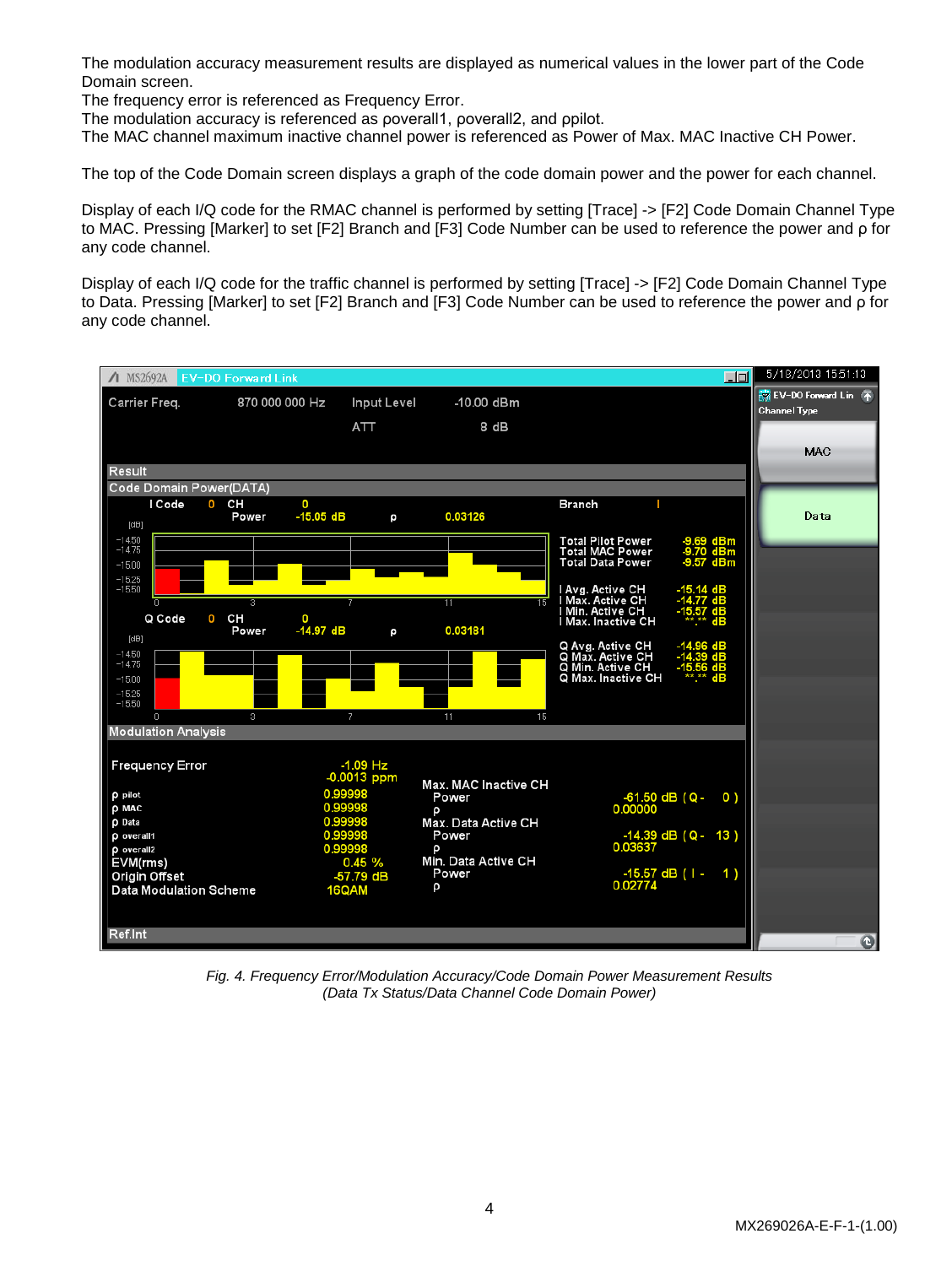## *Tx Power Measurement*

- 7. Press [Measure] -> [F2] Power vs Time.
- 8. Press Function Menu Top -> [F3] Common Setting -> [F2] Slot Type to set Active.
- 9. Press [Trace] -> [F4] Storage -> [F1] Mode to set On.
- 10. Press [Trace] -> [F4] Storage -> [F2] Count to set 513.
- 11. Press [Measure] -> [F2] Power vs Time ->[F6]Display Item to set Average.
- 12. Press [Single] to start measurement.

|                                | △ MS2692A EV-DO Forward Link |                              |                 |            |               | $\Box$ ol  | 5/18/2013 16:19:40                   |                               |
|--------------------------------|------------------------------|------------------------------|-----------------|------------|---------------|------------|--------------------------------------|-------------------------------|
| Carrier Freq.                  | 870 000 000 Hz               | <b>Input Level</b>           |                 | -10.00 dBm |               |            | EV-DO Forward Lin T<br>Power vs Time |                               |
|                                |                              | ATT                          |                 | 8 dB       |               |            | Select                               | ایجا                          |
|                                |                              |                              |                 |            |               |            |                                      |                               |
| <b>Result</b>                  |                              |                              |                 |            | Average & Max | $5131$ 513 | Reference Line                       |                               |
| <b>Power vs Time(Halfslot)</b> |                              |                              |                 |            |               |            | Reference Line                       |                               |
| MKR                            | 400.00 PNChips (             | $325.52 \,\mu s$ )           | Avg.            | 0.19       |               | dB         | Level                                |                               |
| [dB]<br>10.00<br>0.00          |                              |                              | بهتوبنا بماداهه |            |               |            | $0.00$ d $Bm$                        |                               |
| $-10.00$                       |                              |                              |                 |            |               |            | Select Mask                          |                               |
| $-20.00$                       |                              |                              |                 |            |               |            | Standard User                        |                               |
| $-30.00$<br>$-40.00$           |                              |                              |                 |            |               |            |                                      |                               |
| $-50.00$                       |                              |                              |                 |            |               |            |                                      | ھا                            |
| $-60.00$                       |                              |                              |                 |            |               |            | <b>Mask Setup</b>                    |                               |
| $-70.00$                       |                              |                              |                 |            |               |            |                                      |                               |
| $-80.00$<br>$-90.00$           |                              |                              |                 |            |               |            | Unit                                 |                               |
|                                | $-100$                       |                              |                 |            |               | 1124       | dB                                   | dBm                           |
| <b>Result</b>                  |                              |                              |                 |            |               |            |                                      |                               |
|                                |                              | Avg/Max/Min                  |                 |            |               |            | Display Item                         |                               |
| Template Judge                 | Pass                         |                              |                 |            |               |            | Average                              | All                           |
| <b>ReferencePower</b>          | -10.41 dBm                   |                              |                 |            |               |            |                                      |                               |
| <b>MeanPower</b>               |                              | -10.41 / -10.25 / -10.59 dBm |                 |            |               |            | Smoothing<br>Filter                  |                               |
| OnPower                        | $-10.41$ $1 - 10.25$ $1$     | $-10.59$ dBm                 |                 |            |               |            | On                                   | 0 <sup>ff</sup>               |
|                                |                              |                              |                 |            |               |            |                                      |                               |
|                                |                              |                              |                 |            |               |            | <b>Filter Type</b>                   |                               |
|                                |                              |                              |                 |            |               |            | Flattop                              |                               |
| Ref.Int                        |                              |                              |                 |            |               |            | 1 of 2                               | $\blacksquare$ $\blacksquare$ |
|                                |                              |                              |                 |            |               |            |                                      |                               |

*Fig. 5. Tx Power Measurement Results (Data Tx Status/Data Channel)*

The power during data Tx must be obtained in the range of the average power  $\pm$ 2.5 dB. The Tx power is averaged for at least 512 measurements. When the obtained waveform comes within the mask template displayed on the signal analyzer Power vs Time screen, the evaluation result is Pass; otherwise, the result is Fail.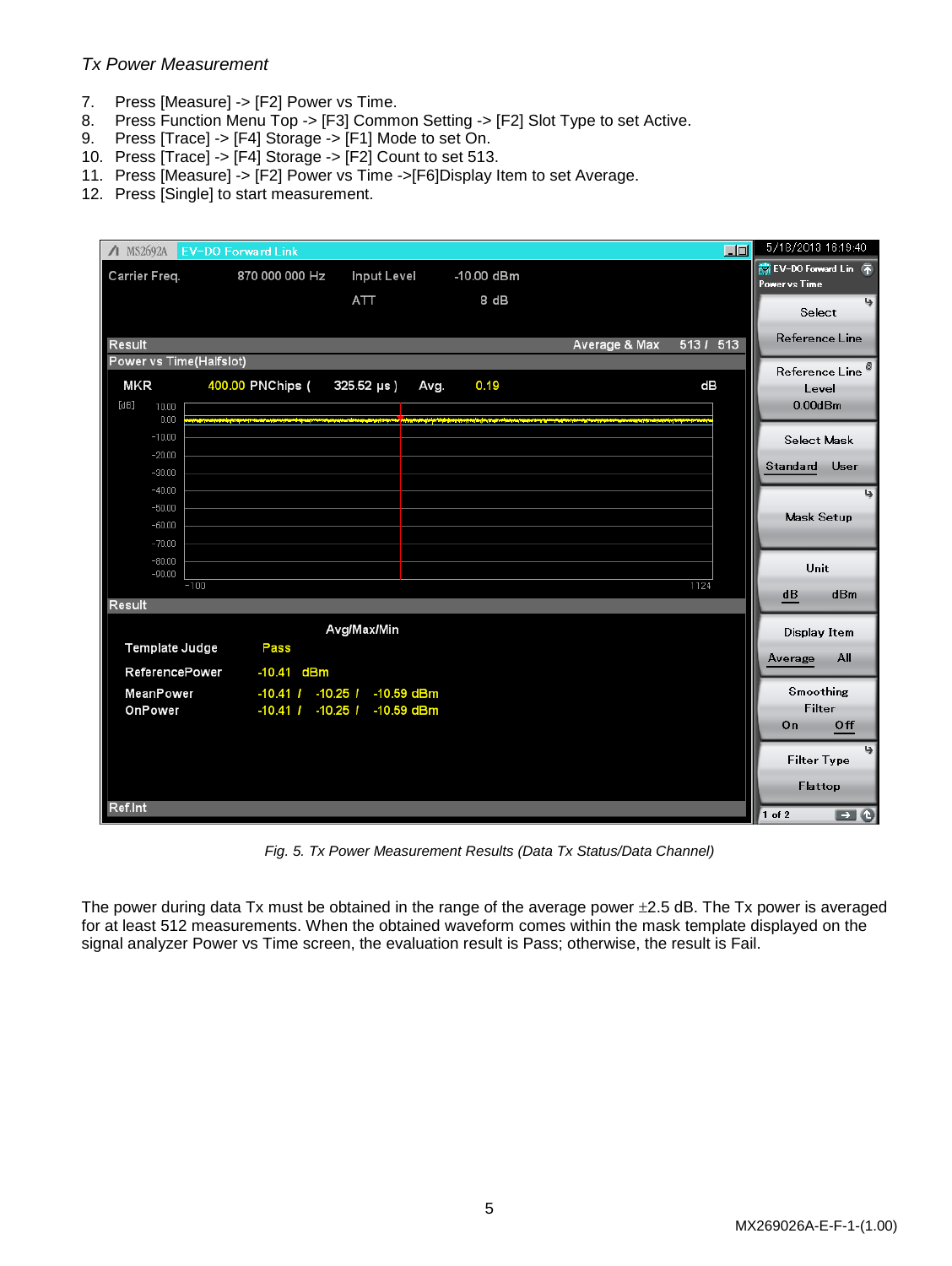## *Occupied Bandwidth Measurement*

13. Press [Measure] -> [F7] OBW (FFT) to measure the occupied bandwidth using the signal analyzer function.



*Fig. 6. Occupied Bandwidth Measurement Results*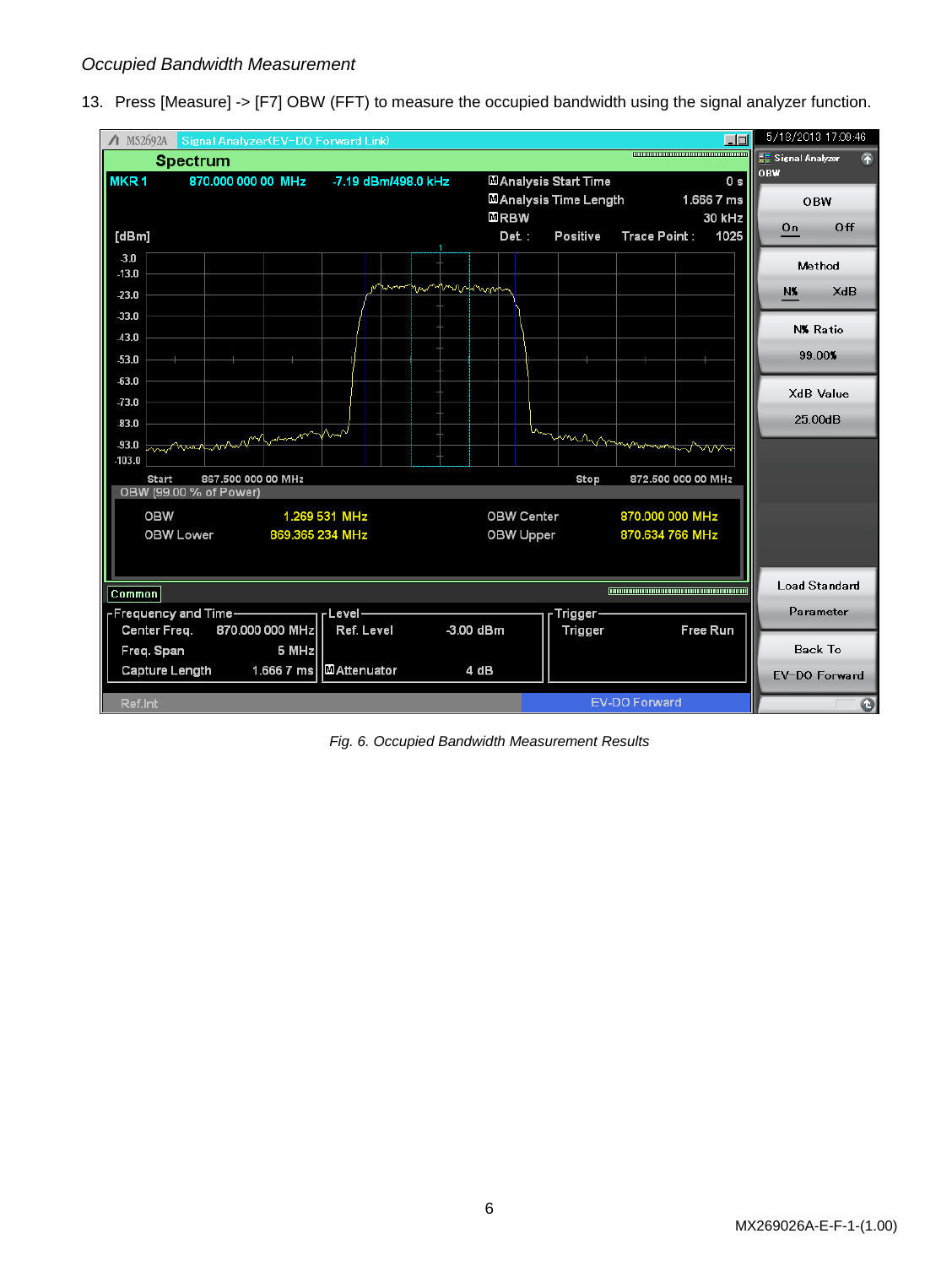## *Emissions Measurement*

14. Press [Measure] -> [->] (Function Menu page 2) -> [F6] Spectrum Emission Mask (Swept) to measure emissions using the spectrum analyzer function.

| $\Lambda$ MS2692A             |             | Spectrum Analyzer(EV-DO Forward Link) |                         |                                                |                                                 | $\Box$ ol                                                                                       | 5/18/2013 17:09:58                          |
|-------------------------------|-------------|---------------------------------------|-------------------------|------------------------------------------------|-------------------------------------------------|-------------------------------------------------------------------------------------------------|---------------------------------------------|
|                               |             |                                       |                         |                                                |                                                 |                                                                                                 | <b>LA Spectrum Analyzer</b> 不<br><b>SEM</b> |
|                               |             |                                       |                         |                                                |                                                 |                                                                                                 |                                             |
| <b>Reference Level</b>        |             | $-3.00$ d $Bm$                        |                         | ABS1                                           | <b>ABS2</b>                                     | REL                                                                                             | Spectrum<br><b>Emission Mask</b>            |
| $-3.0$                        |             |                                       |                         |                                                |                                                 |                                                                                                 | Off<br>On                                   |
| $-13.0$                       |             |                                       |                         |                                                |                                                 |                                                                                                 | عا                                          |
| $-23.0$                       |             |                                       |                         |                                                |                                                 |                                                                                                 | <b>Reference Setup</b>                      |
| $-33.0$                       |             |                                       | when you my             |                                                |                                                 |                                                                                                 |                                             |
| $-43.0$                       |             |                                       |                         |                                                |                                                 |                                                                                                 | ھا                                          |
| $-53.0$                       |             |                                       |                         |                                                |                                                 |                                                                                                 | <b>Offset Setup</b>                         |
| $-63.0$                       |             |                                       |                         |                                                |                                                 |                                                                                                 |                                             |
| $-73.0$                       |             |                                       |                         |                                                |                                                 |                                                                                                 |                                             |
|                               |             |                                       |                         |                                                |                                                 |                                                                                                 | <b>Limit Setup</b>                          |
| $-83.0$                       |             |                                       |                         |                                                |                                                 |                                                                                                 |                                             |
| $-93.0$<br>$-103.0$           |             | hannon hommerledernmynden happym      |                         |                                                | whamppanphagunn reason montanand                |                                                                                                 |                                             |
|                               |             |                                       |                         |                                                |                                                 |                                                                                                 | <b>Limit Side</b>                           |
| Center 870.0MHz               |             |                                       |                         |                                                |                                                 | Span 8.030MHz                                                                                   | Both                                        |
| <b>Spectrum Emission Mask</b> |             |                                       |                         |                                                |                                                 |                                                                                                 |                                             |
| Result                        | Start (MHz) | Offset 1-6<br>Stop (MHz)              | Peak (dBm)              | Lower<br>Freq (MHz)                            | Peak (dBm)                                      | Upper<br>Freq (MHz)                                                                             | <b>Result Type</b>                          |
|                               | 0.765 000   | 1.995 000                             | $-75.25$                | 869.235 000                                    | $-93.58$                                        | 870.777 300                                                                                     | Margin<br>Peak                              |
| <b>PASS</b>                   | 1.995 000   | 4.015 000                             | $-98.41$                | 867.661 600                                    | $-98.17$                                        | 872.197 000                                                                                     | Load Standard <sup>®</sup>                  |
| Reference                     | 3.253 100   | 4.003 100                             | $2k$ - $2k$ - $2k$      | $x \geq x$                                     | $\dot{M}$ , $\dot{M}$ , $\dot{M}$               | $x \gg x$                                                                                       | Parameter                                   |
| $-10.79$ dBm                  | 4,000 500   | 6,400 500                             | 20 20 20                | $2k$ - $2k$ - $2k$                             | $\lambda_1^2-\lambda_2^2=\lambda_3^2$           | $\dot{M}$ , $\dot{M}$ , $\dot{M}$                                                               | BC0,2,5,7,9,10                              |
|                               | 6.400 500   | 16,005 000                            | sie sie sie<br>20 20 20 | $x \ge x$<br>$\dot{M}$ , $\dot{M}$ , $\dot{M}$ | $x \geq x$<br>$\dot{M}$ , $\dot{M}$ , $\dot{M}$ | $\lambda^2_{\rm L} - \lambda^2_{\rm L} - \lambda^2_{\rm L}$<br>$\Delta t = \Delta t = \Delta t$ | <b>Back To</b>                              |
|                               | 12.500 000  | 15,000 000                            |                         |                                                |                                                 |                                                                                                 |                                             |
| AYOff                         | $B-$        | $C -$                                 | $D-$                    | 日一                                             |                                                 | 日一                                                                                              | EV-DO Forward                               |
| Ref.Int                       |             |                                       |                         |                                                |                                                 | <b>EV-DO Forward</b>                                                                            | $\bullet$                                   |

*Fig. 7. Emissions Measurement Results*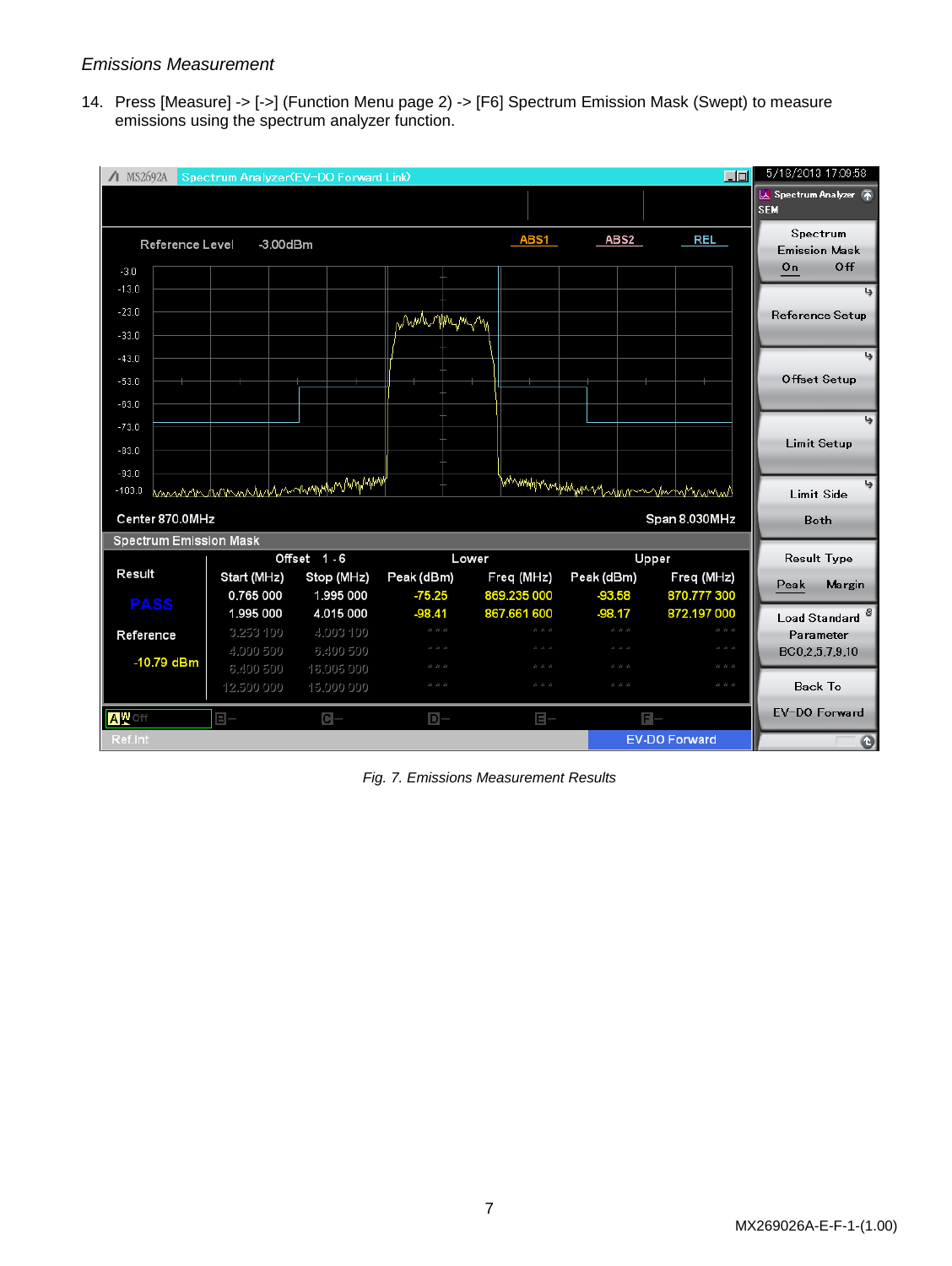## *Batch Measurement of Tx Characteristics*

The signal analyzer All Measure function can be used to measure not only the frequency error, modulation accuracy and code domain power but also for measure power vs time and spectrum measurements. Using this function can shorten the measurement time by selecting each function for each measurement item. There are three measurement units: Modulation Analysis, Occupied Bandwidth, and Spectrum Emission, and measurement can be enabled/disabled for each along with the number of measurement averagings.

[Procedure]

- 15. Press [Measure] -> [F3] All Measure.
- 16. Press [F1] Modulation Analysis Setting -> [F2] Storage -> [F1] Mode to set On.
- 17. Press [F1] Modulation Analysis Setting -> [F2] Storage -> [F2] Count to set 513.
- 18. Press [Single] to start measurement.

The above procedure measures the modulation accuracy, Tx power, occupied bandwidth, and emissions as a single batch measurement.

| △ MS2692A EV-DO Forward Link           |                |                                    |                                             |                                                 | $\Box$                | 5/18/2013 16:26:46                                |
|----------------------------------------|----------------|------------------------------------|---------------------------------------------|-------------------------------------------------|-----------------------|---------------------------------------------------|
| Carrier Freq.                          | 870 000 000 Hz | Input Level                        | -10.00 dBm                                  |                                                 |                       | <b>RW</b> EV-DO Forward Lin<br><b>All Measure</b> |
|                                        |                | ATT                                | 8 dB                                        |                                                 |                       |                                                   |
|                                        |                |                                    |                                             |                                                 |                       | Modulation Analysis                               |
|                                        |                |                                    |                                             |                                                 |                       | Setting                                           |
| Result                                 |                |                                    |                                             |                                                 |                       |                                                   |
| <b>Modulation Analysis &amp; Power</b> |                |                                    |                                             | Average & Max                                   | $\overline{5131}$ 513 | Occupied Bandwidth                                |
| Power vs Time                          |                |                                    |                                             |                                                 |                       |                                                   |
|                                        | Avg/Max/Min    |                                    |                                             |                                                 |                       | Setting                                           |
| Template Judge                         | Pass           |                                    |                                             |                                                 |                       |                                                   |
| OnPower                                |                | $-10.40$ / $-10.24$ / $-10.58$ dBm |                                             |                                                 |                       | Spectrum Emission                                 |
|                                        |                |                                    |                                             |                                                 |                       | <b>Mask Setting</b>                               |
| <b>Modulation Analysis</b>             |                |                                    |                                             |                                                 |                       |                                                   |
|                                        |                | Avg/Max                            |                                             | Avg/Max                                         |                       |                                                   |
| <b>Channel Power</b>                   | $-10.49l$      | $-10.37$ dBm                       |                                             |                                                 |                       |                                                   |
| <b>Frequency Error</b>                 | $-0.60$ /      | $-1.56$ Hz                         |                                             |                                                 |                       |                                                   |
|                                        | $-0.0007$ /    | $-0.0018$ ppm                      | Max. MAC Inactive CH                        |                                                 |                       |                                                   |
| <b>p</b> Pilot                         | 0.99998 /      | 0.99997                            |                                             | Power -66.57 dB (1 - 22 ) / -58.76 dB (Q - 28 ) |                       |                                                   |
| <b>D MAC</b>                           | 0.99998 /      | 0.99997                            | 0.00000<br>O                                | 10.00000                                        |                       |                                                   |
| <b>p</b> Data                          | 0.99998 /      | 0.99998                            | Max. Data Active CH<br>Power -14.95 dB (Q - | 0) $1 - 14.06$ dB (1 -                          | 4)                    |                                                   |
| <b>D</b> Overall1                      | 0.99998 /      | 0.99998                            | 0.03199<br>ρ                                | / 0.02507                                       |                       |                                                   |
| <b>p</b> Overall <sub>2</sub>          | 0.99998 /      | 0.99997                            | Min. Data Active CH                         |                                                 |                       |                                                   |
| EVM(rms)                               | $0.45$ /       | 0.48%                              |                                             | Power -15.11 dB (1 - 0) / -15.89 dB (Q -        | 2)                    |                                                   |
| Origin Offset                          | $-57.931$      | $-56.06$ dB<br>16QAM               | 0.03081<br>p                                | / 0.02579                                       |                       |                                                   |
| <b>Data Modulation Scheme</b>          |                |                                    |                                             |                                                 |                       |                                                   |
|                                        |                |                                    |                                             |                                                 |                       |                                                   |
| <b>OBW</b>                             |                |                                    | <b>SEM</b>                                  |                                                 |                       |                                                   |
|                                        |                |                                    |                                             |                                                 |                       |                                                   |
| <b>OBW</b>                             | 1.274 414 MHz  |                                    | Result                                      | Pass                                            |                       | <b>SEM Result</b>                                 |
|                                        |                |                                    |                                             |                                                 |                       | Detail                                            |
| Ref.Int                                |                |                                    |                                             |                                                 |                       |                                                   |
|                                        |                |                                    |                                             |                                                 |                       | $\bullet$                                         |

*Fig. 8. All Measure Function Measurement Results*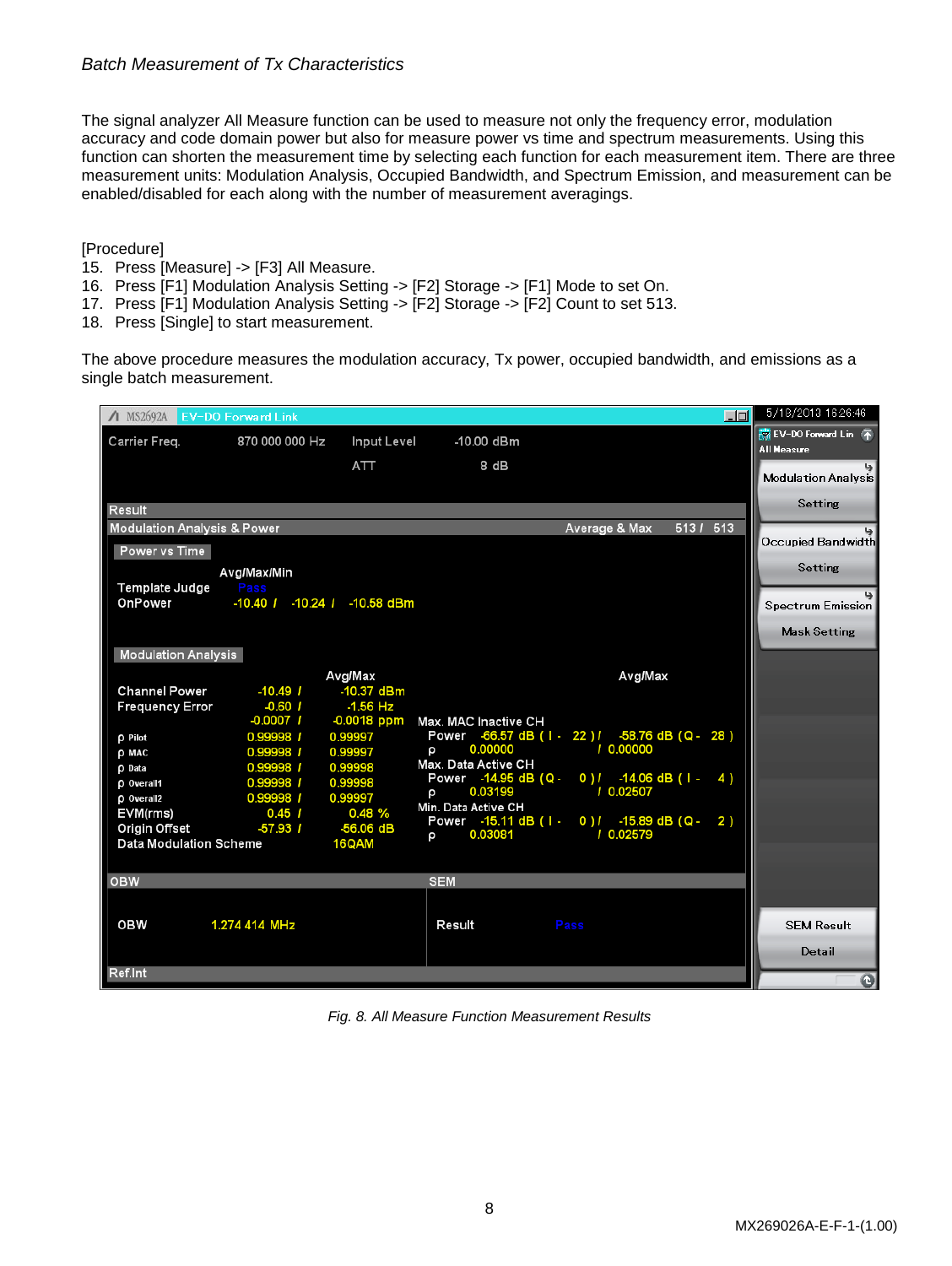# **Outputting Idle Status: Vector Signal Generator Option**

Next, the pilot and MAC channel measurements are made in the idle status. The following MG3710A Vector Signal Generator operation procedure can be executed after the output procedure in the data Tx status.

[Procedure]

- 1. Press [Load] to display the Waveform List to Load window.
- 2. Select CDMA2000\_1xEV-DO from the Packages list at the left side of the window.
- 3. Select FWD\_Idle from the Pattern in Package list at the right side of the window.
- 4. Press [F6] Load Pattern.
- 5. Press [Select] to display the Waveform List to Play window.
- 6. Select CDMA2000\_1xEV-DO from the Packages list at the left side of the window.
- 7. Select FWD\_Idle from Patterns in the Packages list at the right side of the window.
- 8. Press [F6] Select.

The above procedure outputs the EV-DO Forward Link signal in the idle status from the RF Output port of the MG3710A Vector Signal Generator.

| / MG3710A Vector Signal Generator                              |                                    |                                                                               |   | ARB/Waveform<br>斥                          |
|----------------------------------------------------------------|------------------------------------|-------------------------------------------------------------------------------|---|--------------------------------------------|
| s <sub>62</sub>                                                | 1.000 000 000 00 GHz $-144.00$ dBm | Mod<br><b>RF</b><br>O                                                         |   |                                            |
| SG1<br><b>ARB</b><br><b>PLAY</b>                               |                                    |                                                                               |   | <b>ARB</b>                                 |
| <b>Frequency</b>                                               |                                    | <b>Amplitude</b>                                                              |   | Off<br>On                                  |
|                                                                | 870.000 000 00 MHz                 | $-10.00$ dBm                                                                  |   | <b>Combination Mode</b><br>Edit<br>Defined |
|                                                                |                                    |                                                                               |   | رجا<br><b>ARB Setup</b>                    |
| <b>ARB</b> Info                                                | Level                              | <b>FreqOffset</b>                                                             | G | ردا<br>Load                                |
| Package CDMA2000_1xEV-DO<br>$\overline{A}$<br>Pattern FWD Idle | $-10.00$ dBm                       | CNT                                                                           |   | ھا<br>Select                               |
| <b>Not Selected</b><br>$\overline{B}$                          |                                    |                                                                               |   | ھا<br>Copy                                 |
| <b>ARB</b>                                                     | <b>Power Meter</b>                 | <b>BER</b>                                                                    |   |                                            |
| On<br>A                                                        | $A:$ Off<br>$B:$ Off               | $0.000E + 000$<br>0 <sub>x</sub><br><b>Stop</b><br>$\sqrt{0}$<br>$\mathbf{O}$ |   | Restart                                    |
|                                                                |                                    | 5/18/2013 08:26:10                                                            |   | $1$ of $2$                                 |

*Fig. 9. Example of Vector Signal Generator Settings (Idle State)*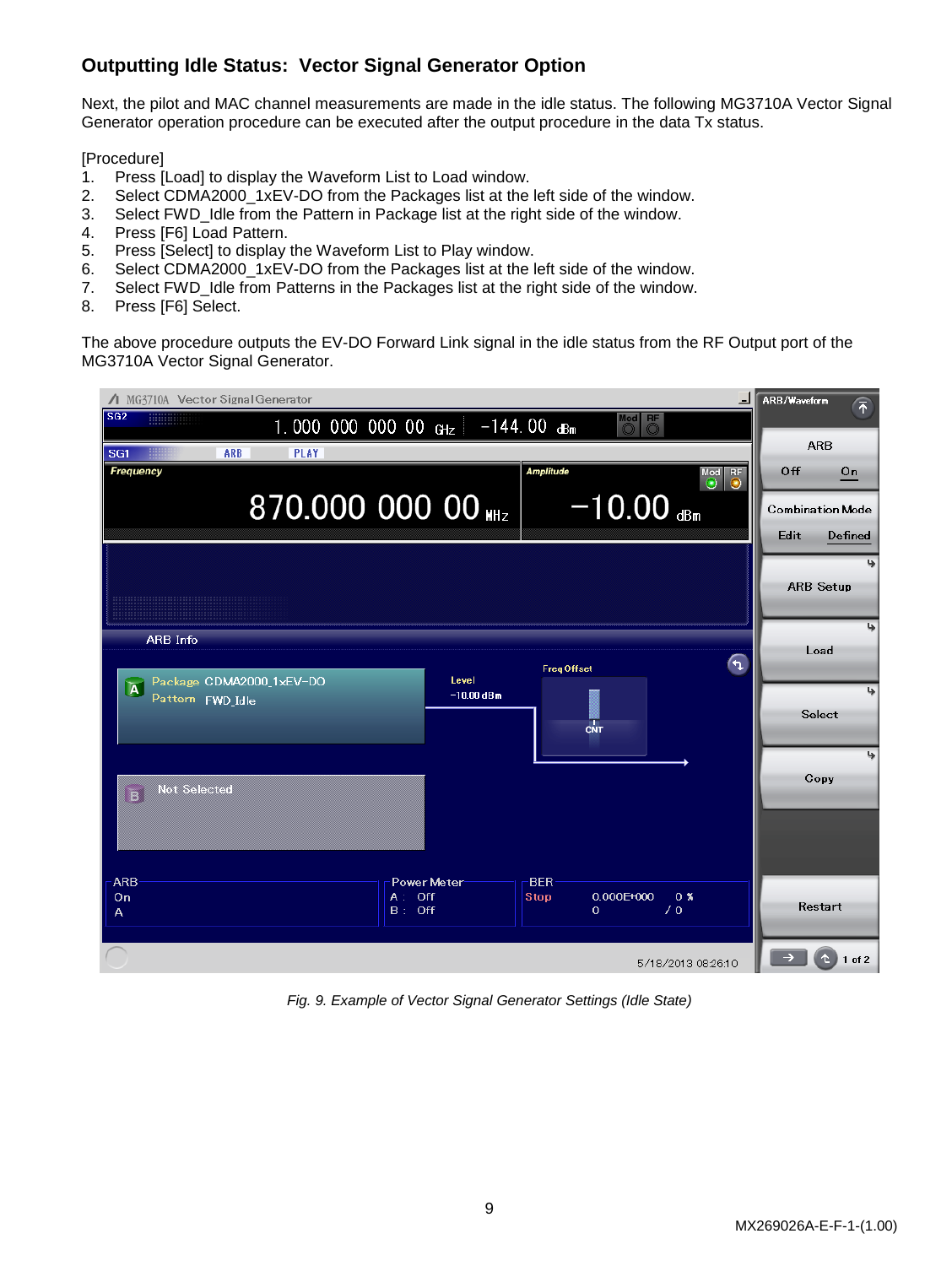# **Measuring Idle State: Signal Analyzer Operation**

Use the following procedure to measure the Tx power of the EV-DO Forward Link signal in the Idle state using the MS2690A/MS2691A/MS2692A/MS2830A Signal Analyzer.

## *Tx Power Measurement*

[Procedure]

- 1. Press [Measure] -> [F2] Power vs Time.
- 2. Press Function Menu Top -> [F3] Common Setting -> [F2] Slot Type to set Idle.
- 3. Press [Trace] -> [F4] Storage -> [F1] Mode to set On.
- 4. Press [Trace] -> [F4] Storage -> [F2] Count to set 513.
- 5. Press [Measure] -> [F6] Display Item to set Average.
- 6. Press [Single] to start measurement.

The above procedure measures the pilot/MAC Channel Tx power.

Setting [Trace] -> [F1] Trace Mode can be used to zoom the Half Slot/On Portion/Ramp displays.

|                         | △ MS2692A EV-DO Forward Link |                              |                                  |               | $\Box$     | 5/18/2013 16:16:16                         |
|-------------------------|------------------------------|------------------------------|----------------------------------|---------------|------------|--------------------------------------------|
| Carrier Freq.           | 870 000 000 Hz               | Input Level                  | -10.00 dBm                       |               |            | EV-DO Forward Lin (7)<br><b>Trace Mode</b> |
|                         |                              | ATT                          | 8 dB                             |               |            |                                            |
|                         |                              |                              |                                  |               |            | Halfslot                                   |
| <b>Result</b>           |                              |                              |                                  | Average & Max | $5131$ 513 |                                            |
| Power vs Time(Halfslot) |                              |                              |                                  |               |            |                                            |
| <b>MKR</b>              | 400.00 PNChips (             | $325.52 \,\mu s$ )<br>Avg.   | 0.17                             |               | dB         | OnPortion                                  |
| [dB]<br>10.00<br>0.00   |                              |                              | <b>The Hotel State of Alaska</b> |               |            |                                            |
| $-10.00$                |                              |                              |                                  |               |            |                                            |
| $-20.00$<br>$-30.00$    |                              |                              |                                  |               |            | Ramp                                       |
| $-40.00$                |                              |                              |                                  |               |            |                                            |
| $-50.00$                |                              |                              |                                  |               |            |                                            |
| $-60.00$<br>$-70.00$    |                              |                              |                                  |               |            |                                            |
| $-80.00$                |                              |                              |                                  |               |            |                                            |
| $-90.00$                | $-100$                       |                              |                                  |               | 1124       |                                            |
| Result                  |                              |                              |                                  |               |            |                                            |
|                         |                              | Avg/Max/Min                  |                                  |               |            |                                            |
| Template Judge          | <b>Pass</b>                  |                              |                                  |               |            |                                            |
| <b>ReferencePower</b>   | -10.69 dBm                   |                              |                                  |               |            |                                            |
| MeanPower               |                              | -17.17 / -16.97 / -17.32 dBm |                                  |               |            |                                            |
| OnPower                 | $-10.69$ / $-10.58$ /        | $-10.83$ dBm                 |                                  |               |            |                                            |
|                         |                              |                              |                                  |               |            |                                            |
|                         |                              |                              |                                  |               |            |                                            |
|                         |                              |                              |                                  |               |            |                                            |
| Ref.Int                 |                              |                              |                                  |               |            | $\bullet$                                  |

*Fig. 10. Tx Power Measurement Results (Idle Status/Pilot/MAC Channel/Half Slot)*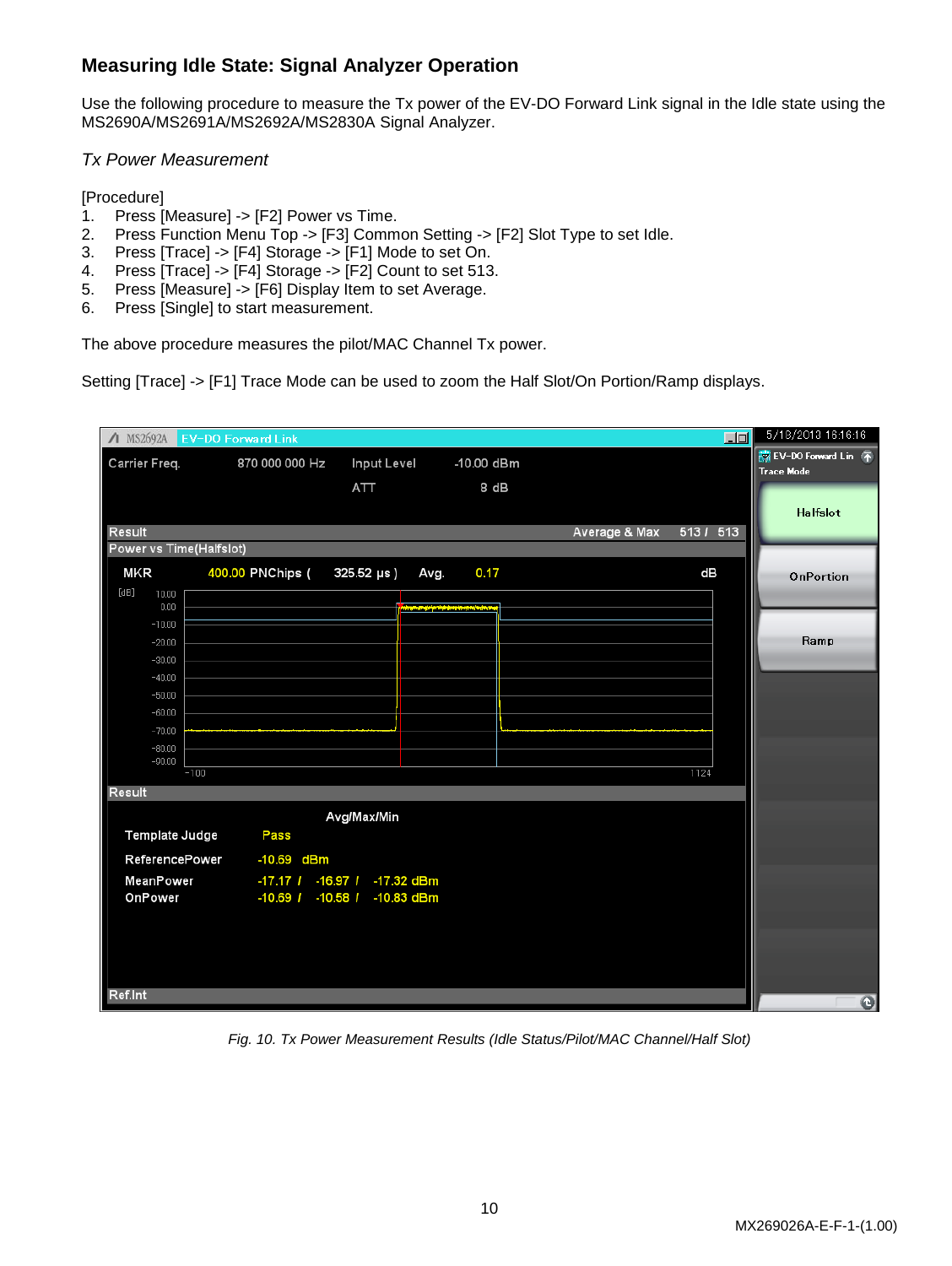

*Fig. 11. Tx Power Measurement Results (Idle Status/Pilot/MAC Channel, On Portion)*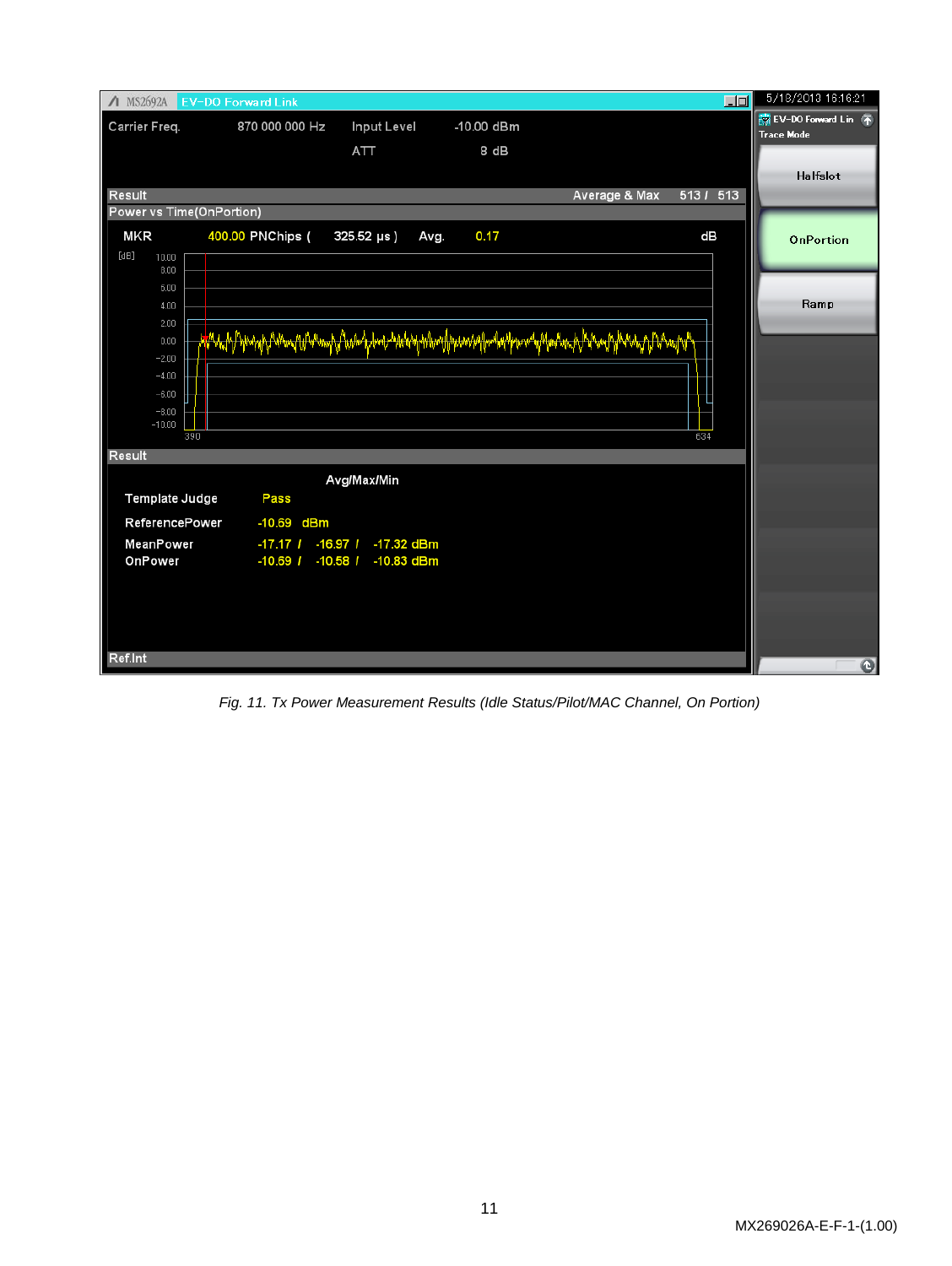

*Fig. 12. Tx Power Measurement Results (Idle Status/Pilot/MAC Channel/Ramp Segments)*